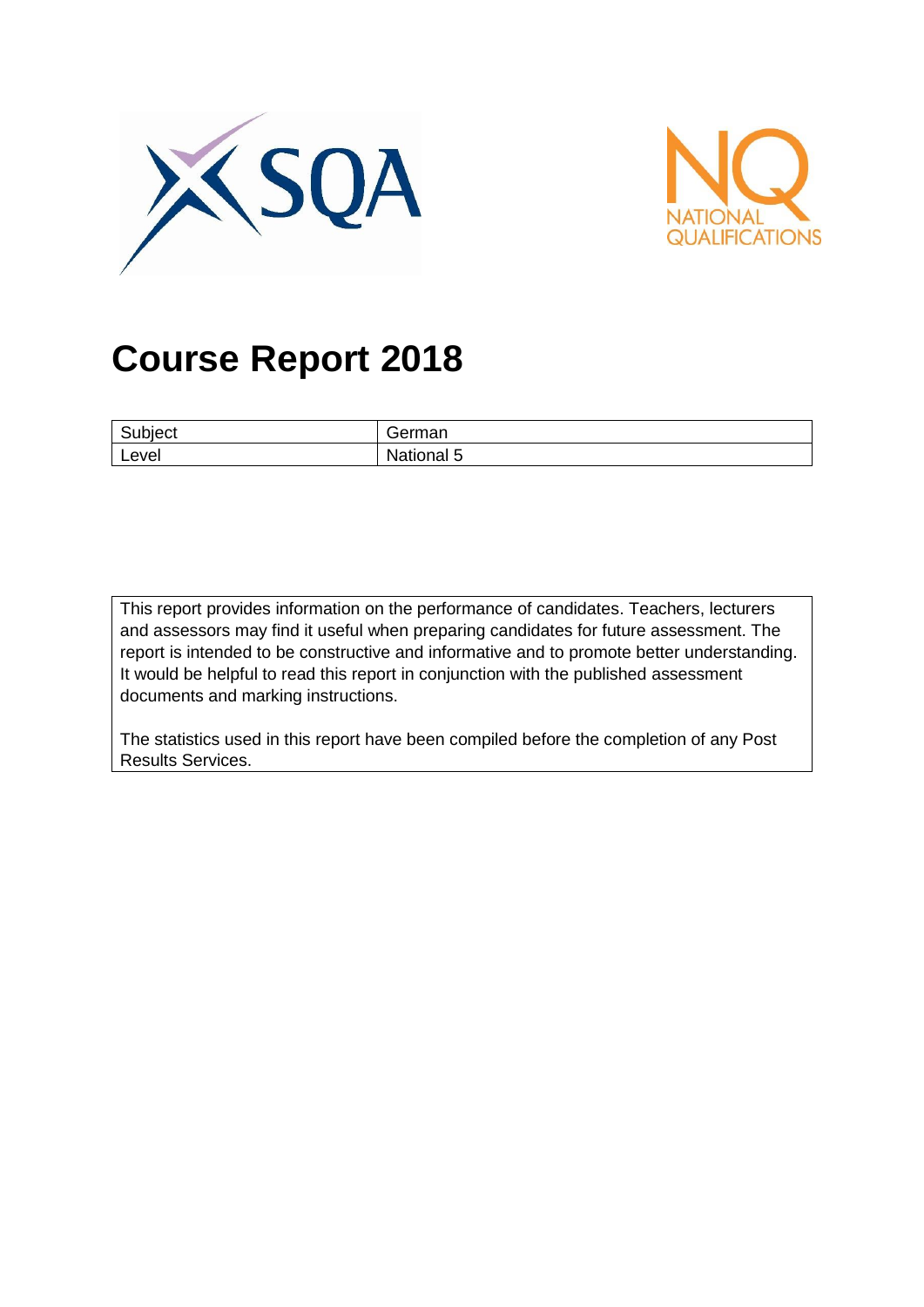## **Section 1: comments on the assessment**

### **Summary of the course assessment**

The 2018 National 5 German course assessment performed as expected. Feedback received by centres was positive, and it was felt to be fair and accessible to candidates. The majority of candidates coped well with the level and were able to complete the exam within the allocated time.

This year, a small percentage of candidates were given a 'no award'. This is a decline on last year, and highlights the trend in the overall ability of the candidates this year.

### **Component 1: question paper 1 Reading**

The reading question paper (worth 30 marks) consisted of three texts (each worth 10 marks) on the contexts of employability, culture and learning. There were three supported questions (worth a total of 4 marks). The overall purpose question was removed this year in line with the changes made to the qualification. The texts were relevant and interesting, which engaged the candidates given the quality of responses. The question paper performed as expected, which was accessible to candidates while providing the demand and rigour required at National 5.

Overall, candidates performed well in the reading question paper. There was a full range of responses and some candidates were able to attain full marks in this paper.

Text 1 was an article about a young man who worked on a farm. Text 2 was a factual article about graffiti in Berlin. Text 3 was a passage about an initiative in a German school where parents spent a week at school with their children.

Candidates generally performed well throughout. Some candidates did not provide enough detail from the text to access some of the marks. The marking scheme allowed candidates to offer a range of answers to demonstrate their understanding from a range of contexts.

Candidates found question 3 most challenging, and questions 1 and 2 more straightforward.

Similar to last year, particular difficulties were the recognition of comparative adjectives (*weniger, lebendiger, bunter*) and plural forms of the noun (*Aussichten, Züge, Wände, Bilder*). A small number of candidates also found composite nouns (*Fleischprodukte, Landwirtschaft, Mauermalereien*) difficult. Some candidates only provided single-word answers and, as a result did not provide sufficient detail to gain some of the marks.

At this level, it is expected that candidates are able to provide detailed information or an extended answer. Some candidates did not choose the correct meaning from the dictionary, which distorted their answer and did not answer the question correctly.

There were some 'no responses' but not an excessive amount, and most candidates made an attempt to answer all questions.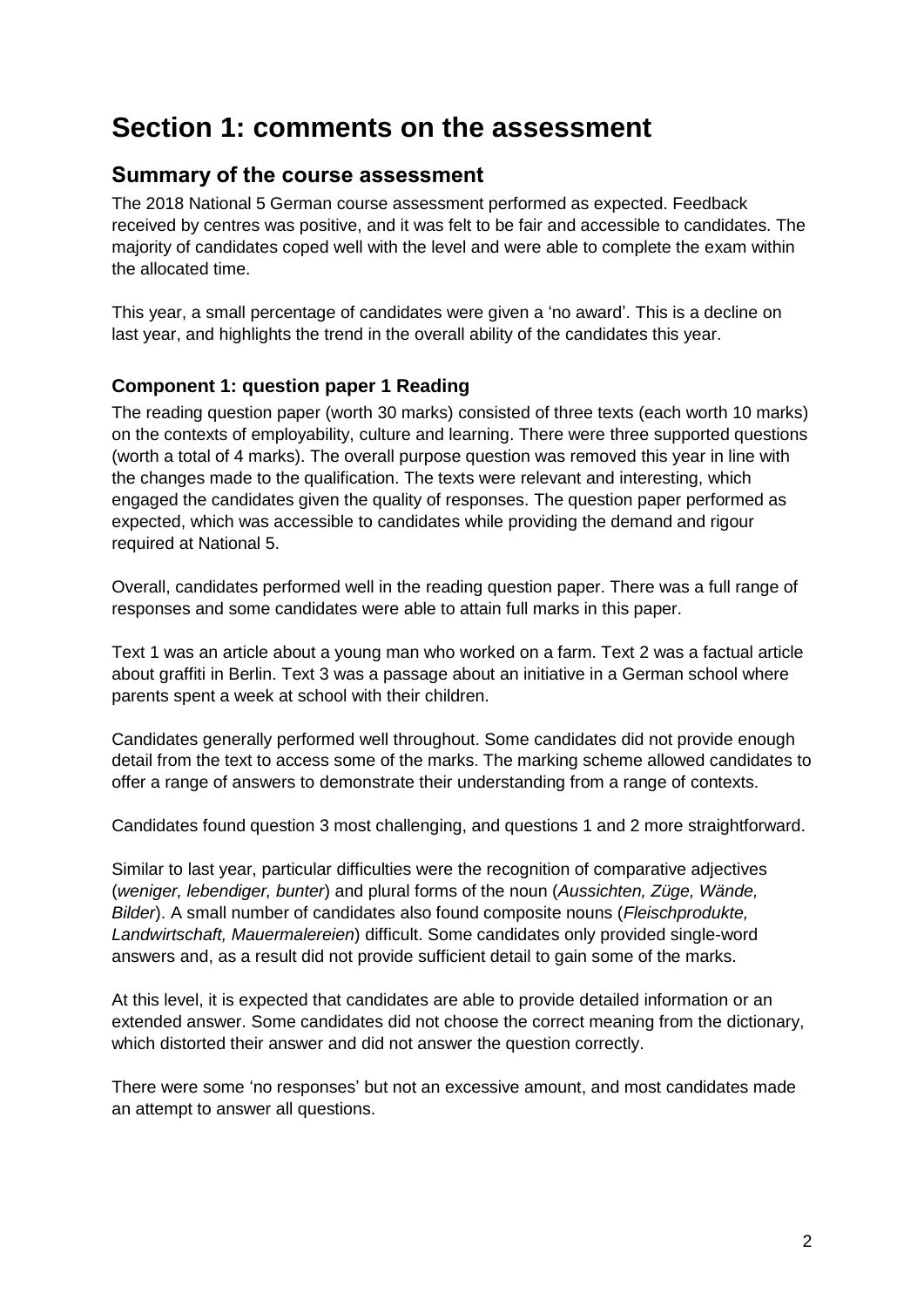### **Component 2: question paper 1 Writing**

The writing question paper (worth 20 marks) asked candidates to reply to a job advert for a member of staff at a tourist information office in Germany. The job application required candidates to respond to six bullet points, four of which were predictable and the final two bullet points were unpredictable.

Overall, candidates performed slightly less well than anticipated in the writing question paper. There was a full range of responses and a good number of candidates were able to achieve 16 or 20 marks. However, it is worth noting that in comparison to last year's question paper the number of candidates achieving the top marks fell.

Most candidates coped relatively well with the first four bullet points. It was clear that candidates had prepared well for this paper. However, it was clear that a number of candidates did not always understand what they were writing and made many errors when writing from memory. Most candidates attempted all six bullet points, but many encountered difficulties in the final two unpredictable bullet points, particularly with using auxiliary and modal verbs which lead to confusion with conjugations and word order.

Some candidates coped less well with the unpredictable bullet points, particularly the last bullet point. Some candidates had excellent responses. Some had excellent responses in the first four bullet points and then deteriorated significantly in bullet points five and six, indicating that writing spontaneously seemed to be more challenging. Many candidates kept the final two bullet points simple which worked well overall.

### **Component 3: question paper 2 Listening**

The listening question paper (worth 20 marks) consisted of two parts: a monologue worth 8 marks and a dialogue worth 12 marks. There were four supported questions (worth a total of 5 marks). The question paper covered all the contexts: society, learning, employability, culture. Candidates listened to a monologue and a dialogue about life as an aid worker in another country. The level of challenge in this paper was slightly more demanding than last year's paper.

Candidates performed as expected in the listening question paper. There were a range of responses, and the marking instructions were sufficiently adapted to ensure that candidates could provide a range of answers. There were a range of topics included within the context of the paper, which sampled from a wide range of vocabulary.

Some candidates struggled with composite nouns (*Arbeitschancen, Stadtmitte, Schulzeit*) and a number were unable to recognise cognates and near-cognates (*Risiko, traditionelle, afrikanisch*). Most candidates seemed to cope well with the listening overall, others almost got the correct answer but failed to provide sufficient detail required for the point. Both item 1 and item 2 were generally well attempted.

It was clear that a number of candidates had isolated pieces of vocabulary and had then guessed the answer for some questions.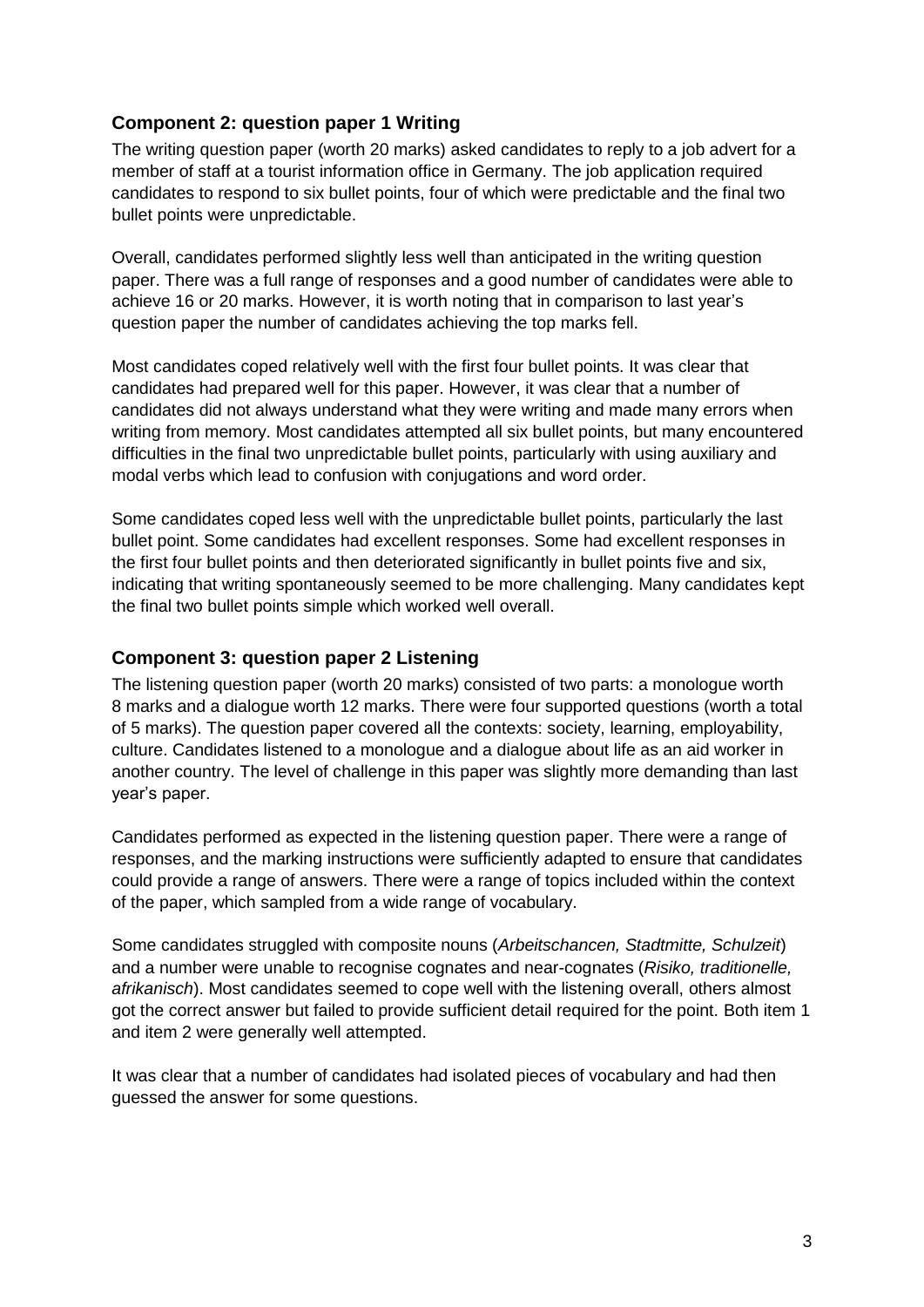### **Component 4: assignment–writing**

The assignment – writing was introduced this year, and candidates had to complete a written task of 120–200 words in the modern language, on a topic of their choosing from the contexts of society, learning and culture. This aspect of the course allows for personalisation and choice. The assignment–writing was conducted under exam conditions and candidates were allowed to use grammar notes and a wordlist to support their writing. The teacher or lecturer annotated the candidates' first draft using a correction code, and candidates redrafted their work which was then externally marked.

Candidates chose a range of topics appropriate to National 5, for example school, healthy living, free time, holidays and home town. There were a range of responses and candidates generally did very well. Most candidates chose an appropriate title and the correct context box.

The assignment – writing allowed candidates to write about a topic in depth, and it is expected at this level that candidates are able to provide opinions and give reasons. Most candidates provided an introduction and a conclusion and most pieces were well-structured using time phrases, inversion and connectives.

The grade boundaries for C and A were raised by 2 marks as a result of increased accessibility evidenced in relation to the new assignment–writing in its introductory year. Such adjustment enables the national standard to be maintained from year to year.

### **Component 5: performance–talking**

In the sample of performances verified, the marking instructions for the presentation and conversation were, in the majority of centres, used appropriately.

Many centres provided commentaries on candidate performances with specific reference to aspects of the pegged mark commentaries provided in the marking instructions, for example comments on fluency, accuracy, and range of vocabulary.

Many centres used the National 5 Modern Languages: performance assessment record (found in the *National 5 Modern Languages Performance–talking Assessment Task*) to record commentaries about the sections of their candidates' performances.

All centres provided audio recordings of the performances as appropriate to the task.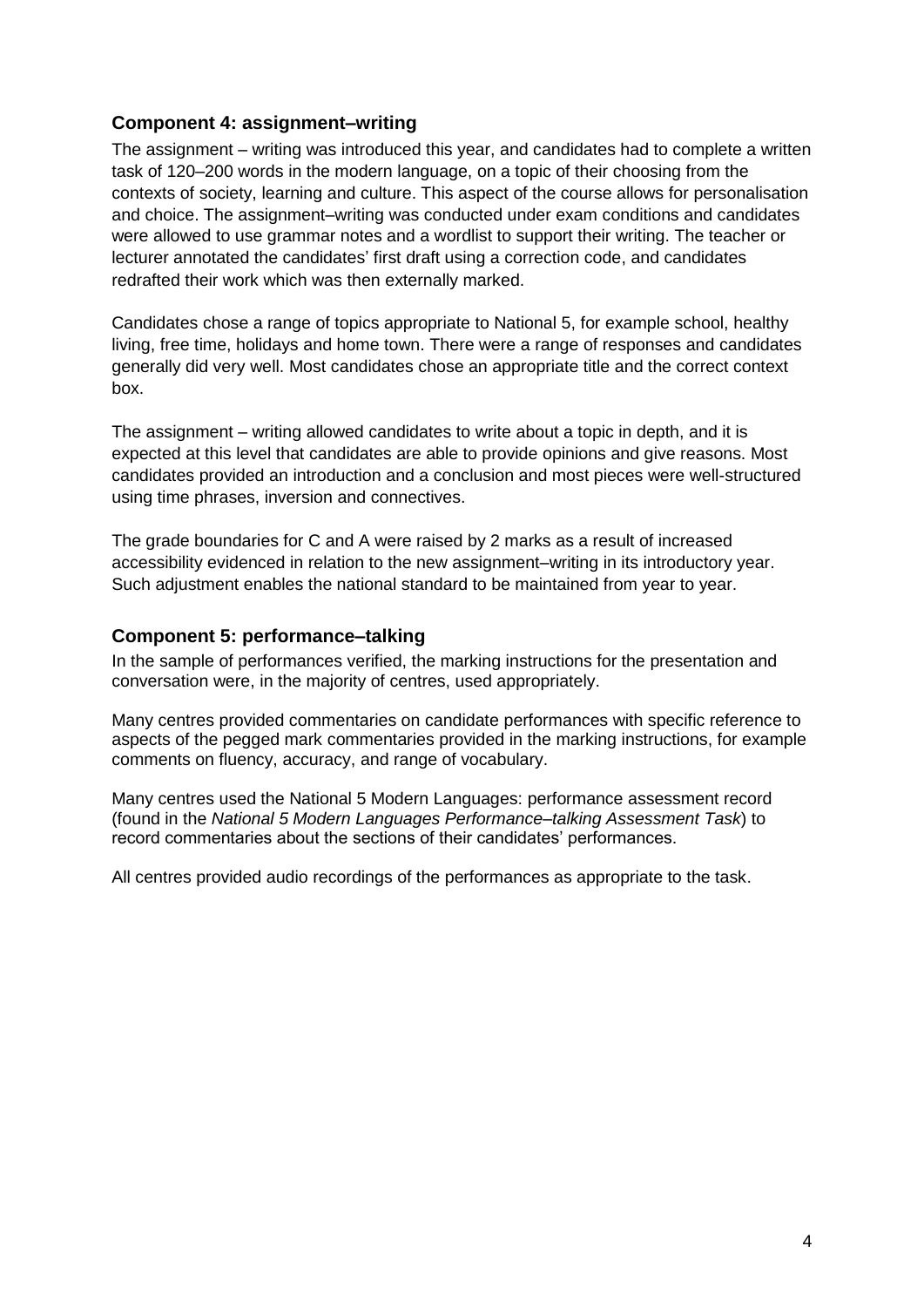## **Section 2: comments on candidate performance**

### **Areas in which candidates performed well**

### **Component 1: question paper 1 Reading**

Generally, this question paper was well done.

### **Text 1 (employability context)**

Most candidates coped relatively well with the majority of questions in text 1, providing sufficient detail to attain most of the marks.

| Question (a):                      | was well done, with most candidates recognising both ideas: 'too much<br>noise' and 'traffic'                                                                                                           |
|------------------------------------|---------------------------------------------------------------------------------------------------------------------------------------------------------------------------------------------------------|
| Question (b):                      | was relatively well-attempted and most candidates provided a detailed<br>answer. A small number of candidates only provided one-word answers,<br>which was insufficient to gain all the marks available |
| Question (c)(ii):<br>Question (e): | was particularly well done<br>most candidates achieved at least 1 mark                                                                                                                                  |

### **Text 2 (learning context)**

Overall, candidates coped with the range of questions in the text 2.

| Question (a):     | almost two-thirds of candidates were able to pick out the verb entwickeln,<br>which was required for the mark             |
|-------------------|---------------------------------------------------------------------------------------------------------------------------|
| Question (c):     | most candidates chose the correct box demonstrating their<br>understanding of am liebsten                                 |
| Question (d)(i):  | was generally well done, with almost all candidates picking up at least<br>1 mark                                         |
| Question (d)(ii): | almost all candidates recognised the cognate aggressive or identified<br>that graffiti spoilt the buildings (in the city) |
| Question $2(q)$ : | most candidates picked up at least 1 mark                                                                                 |

### **Text 3 (culture context)**

Candidates found text 3 the most challenging. It appears that a number of candidates found it difficult to manage their time, and spent too much time on the first two questions of the writing paper. Text 3 had the highest percentage of 'no responses', or the quality of the candidates' answers deteriorated towards the end.

Question 3(a)(ii): most candidates were able to achieve a mark here

### **Component 2: question paper 1 Writing**

Nearly all candidates attempted the first four predictable bullet points, displaying a good range of vocabulary, grammatical structures and tenses. The majority of candidates seemed well prepared and confident in their writing.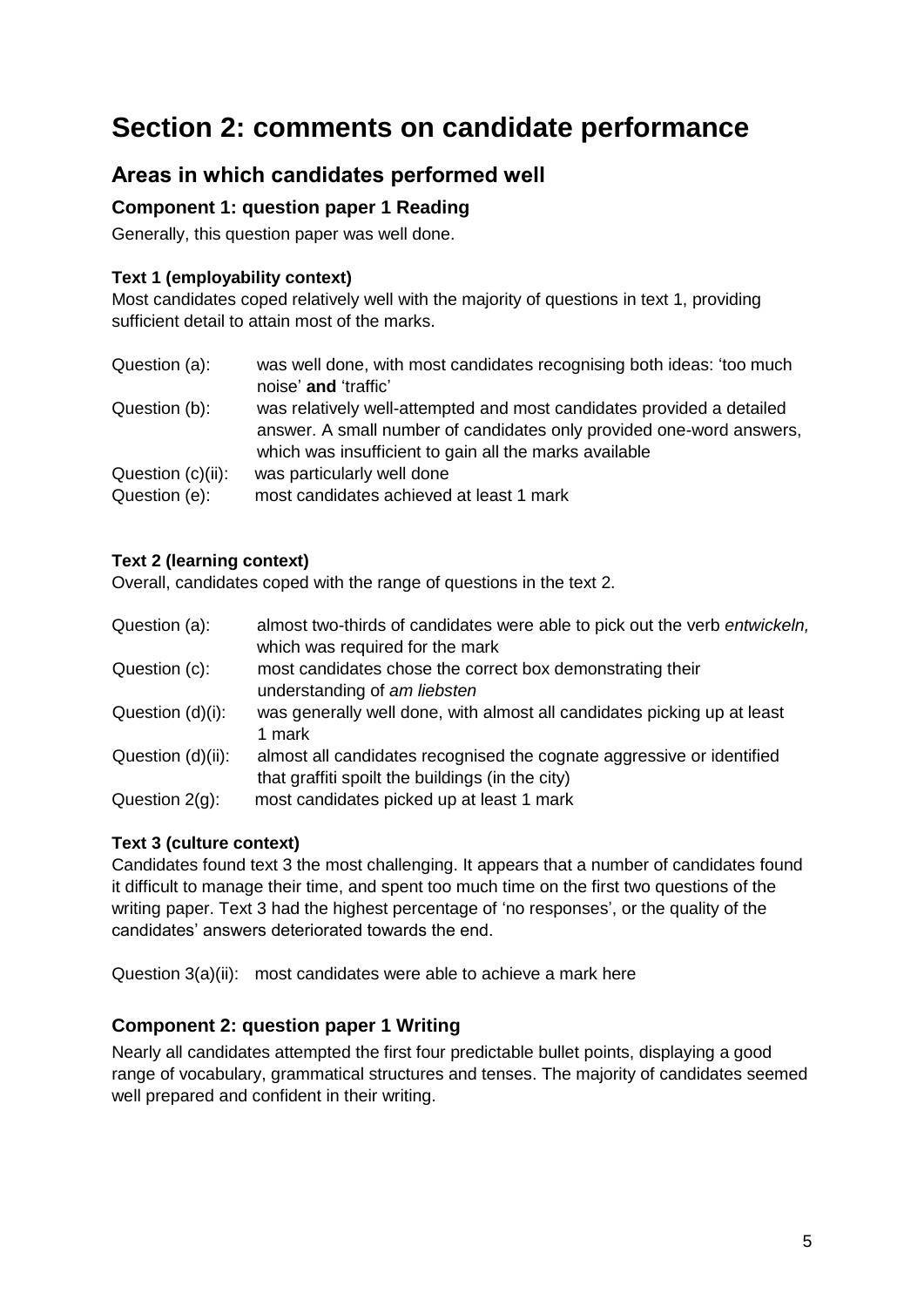### **Component 3: question paper 2 Listening**

#### **Item 1: monologue**

Question (a): almost all candidates were able to identify either *interessant* or *spannend* Question (b): almost all candidates chose the correct answer in the multiple choice Question (d)(i): most candidates were able to identify that Eva worked in a nursery school Question (f): most candidates were able to recognise that Eva worked in a hospital or studied geography at university. A small number of candidates identified that she did work experience at the Red Cross

### **Item 2: dialogue**

| Question (a): | most candidates were able to identify seit Ende meines Studiums or<br>nicht so lange                                                                                                                     |
|---------------|----------------------------------------------------------------------------------------------------------------------------------------------------------------------------------------------------------|
| Question (c): | this question offered candidates the opportunity to choose answers from<br>a total of 10 options. The majority of candidates picked up at least<br>1 mark, with half of candidates achieving all 3 marks |
| Question (d): | the majority of candidates gained the mark on offer by choosing one of<br>the four correct options                                                                                                       |
| Question (e): | most candidates achieved at least 1 mark in the supported question                                                                                                                                       |
| Question (f): | the majority of candidates achieved at least 1 mark in this question                                                                                                                                     |

### **Component 4: assignment–writing**

Overall, candidates performed well in the assignment – writing. There was a range of interesting topics, and most candidates were able to write in-depth about their chosen topic. Most candidates were able to write at least 120 words and provided a structured text including an introduction and a conclusion. Most candidates were able to use conjunctions to help structure their texts and gave opinions as well as justifying them. There were a range of language and grammatical structures appropriate to National 5 German.

Some centres opted for all candidates to do the same topic, whereas other centres allowed candidate choice.

### **Component 5: performance–talking**

Generally, candidates performed well in the performance – talking.

### **Presentation**

In most cases, candidates performed more confidently in this section of the performance– talking, with many well-structured and fluent performances. Generally, the presentation provides an opportunity for candidates to show control of the language.

### **Conversation**

Overall, candidates performed well in the conversation. They were able to sustain an interaction based on the same, or related topic to the presentation context, and then moved on to another context in the course of the conversation.

Where interlocutors used a wide variety of questions in the conversation section, this often helped candidates to avoid recycling the same language and structures from their presentations into their conversations.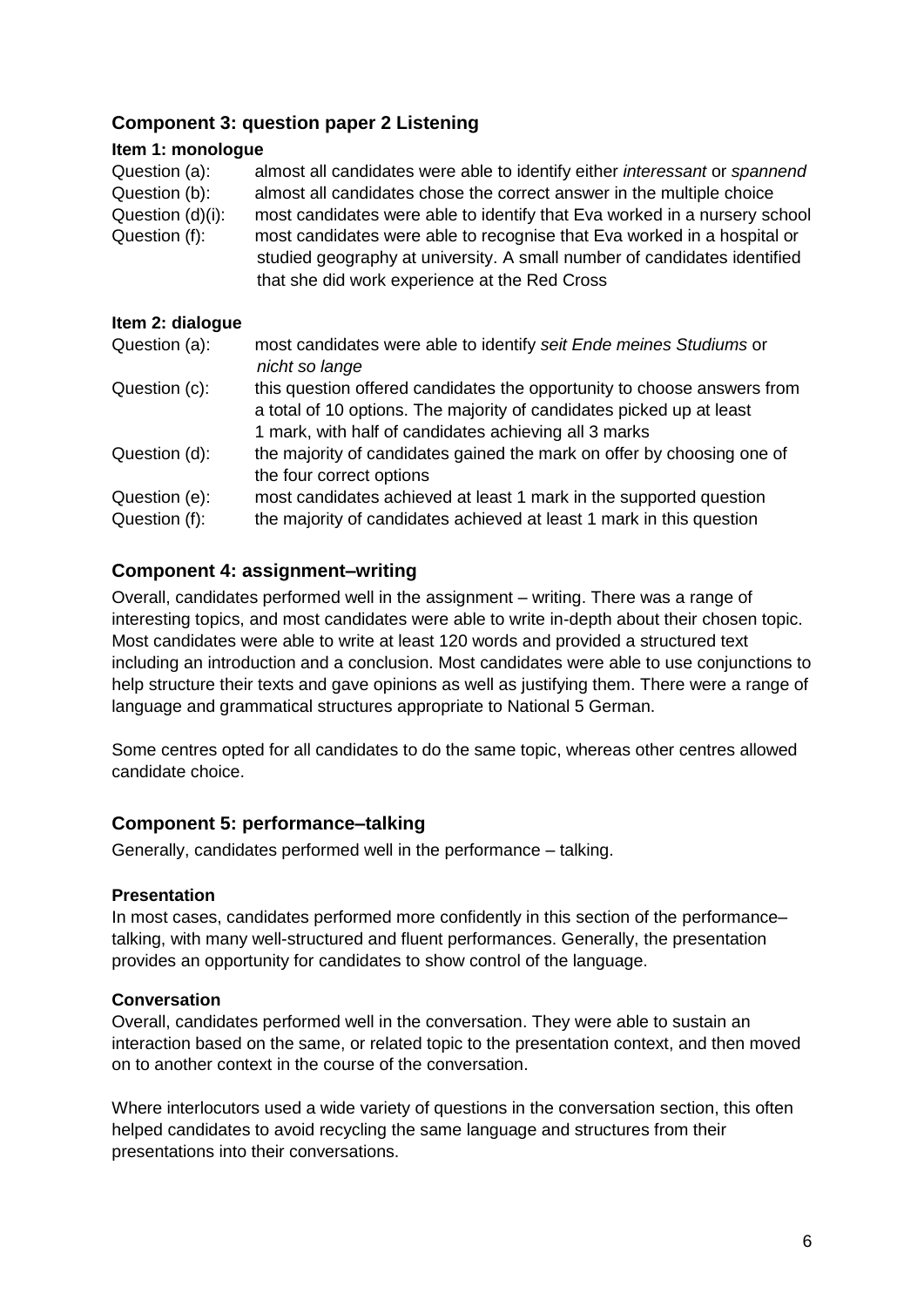### **Areas which candidates found demanding**

### **Component 1: question paper 1 Reading**

**Text 1** Question (a): a small number of candidates only provided one answer when the question was explicitly looking for two Question (b): some candidates did not provide sufficient detail or missed out *körperlich*  and *unglaublich*, which were essential for the marks Question (c)(i): most candidates achieved at least 1 mark in this question, however there seemed to be some dictionary misuse with a number of candidates mistranslating *Landwirtschaft*. A number of candidates did not recognise *kombiniert* as a past participle which led to some awkward expressions in English. A number of candidates missed out *verschiedenen* in their answer which was essential to gain the mark Question (c)(ii): most candidates achieved the mark in this question, however a small number did not provide sufficient detail to gain the mark, for example 'he wants to work on a farm' with no rendering of owning the farm or his own farm. Others missed out the idea of *wertvoll* when talking about his experience Question (d): some candidates were guessing answers without making reference to the text, for example 'bigger farms and GM crops'. A number of candidates were unable to convey the idea of *weniger* when referring to the financial help from the government. Some candidates were translating *bekommen* as 'become'. Others translated *Fleischprodukte* as 'fish products' Question (e): A number of candidates mentioned repairs but missed out the idea of constant or continual. Some candidates mixed the ideas that the machinery costs a lot of money (to buy) and it needs repaired constantly. Some candidates wrote 'it costs a lot to repair' which did not convey the meaning in the text **Text 2** Question (a): some candidates did not convey the meaning of *entwicklen*. Some guessed the answer from the word *Kreativität*. Some insufficient answers included 'show their creativity' or 'be creative' Question (b): a considerable number of candidates did not understand *Teil,* or were unable to break down the compound noun *Jugendkultur*. Some candidates also guessed the answer, for example 'they get to express themselves', or showed no understanding of the point being made in the text, 'it's a culture for young people' Question (c): a small number of candidates still ticked more than one box or leave the answer blank Question (d)(i): some candidates did not provide enough detail or convey the idea of (more) colourful or lively and opted for generic answers, for example 'the walls look better' Question (e): almost half of the candidates did not get the point here. Either not enough detail was provided, or the subordinate clause caused problems with comprehension. Some candidates mistook the numbers, for example 'it cost 50 million euros to remove over 35 years' Question (f): most candidates found this question challenging and were unable to break down the compound noun *Mauermalereien*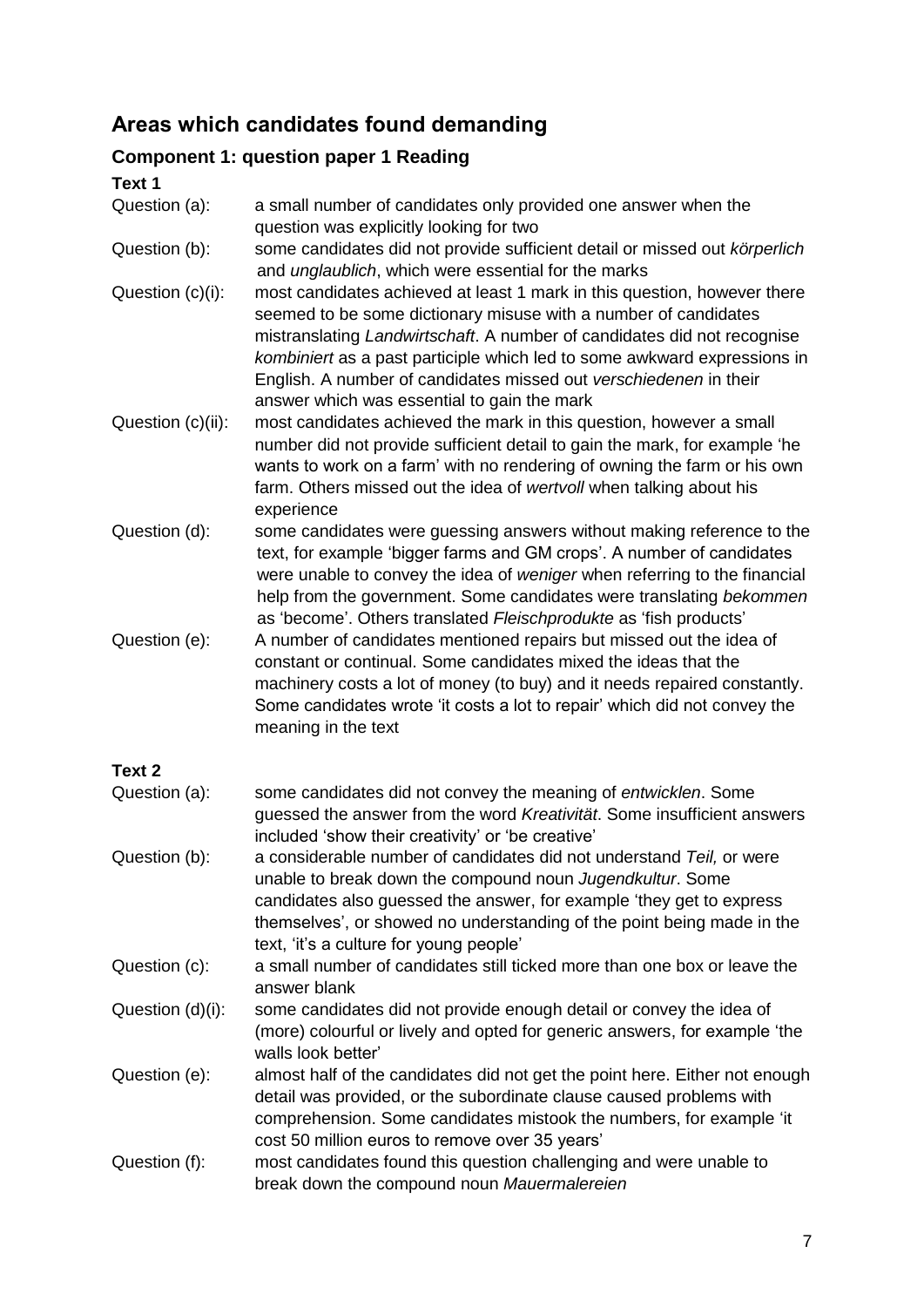| Question (g):        | Most candidates got at least 1 mark in this question. The majority opted<br>for the answer 'it is an international symbol of freedom'. A small number<br>of candidates mistook Freiheit for Freizeit. A number of candidates found<br>the translation of Bilder difficult, or mistook the paintings/pictures to be<br>'photos of artists', which is a misrepresentation of the text. Again, some<br>candidates failed to provide enough detail and missed out essential<br>elements, for example mehr als. |
|----------------------|------------------------------------------------------------------------------------------------------------------------------------------------------------------------------------------------------------------------------------------------------------------------------------------------------------------------------------------------------------------------------------------------------------------------------------------------------------------------------------------------------------|
| Text 3               |                                                                                                                                                                                                                                                                                                                                                                                                                                                                                                            |
| Question $3(a)(i)$ : | a significant number of candidates were unable to identify the<br>Schuldirektorin as the head teacher                                                                                                                                                                                                                                                                                                                                                                                                      |
| Question 3(b)(ii):   | about a third of candidates did not get a mark for this question, with some<br>answers ranging from 'from the kids in her school' or 'from her time at<br>school'                                                                                                                                                                                                                                                                                                                                          |
| Question 3(c):       | again insufficient detail was provided and some candidates missed the<br>idea of 'nicht alle'. The inversion for the second point seemed to cause<br>problems for a small number of candidates and a number chose the<br>wrong meaning of Bescheinigung from the dictionary. A number of<br>candidates only provided one point                                                                                                                                                                             |
| Question 3(d):       | the relative clause seemed to cause some confusion. A considerable<br>number of candidates did not recognise vocabulary, for example Eltern<br>and Firmen. And a few candidates made no attempt to answer this<br>question                                                                                                                                                                                                                                                                                 |
| Question 3(e):       | around a third of candidates did not achieve any marks for this question.<br>Some candidates failed to recognise vocabulary that would be expected<br>at National 5, for example Spaß, Zusammenarbeit, heute, Menschen,<br>locker and entspannt. A number of candidates simply guessed answers<br>or did not provide enough detail                                                                                                                                                                         |

### **Component 2: question paper 1 Writing**

Most candidates attempted bullet points five and six in the writing question paper. The accuracy of the bullet points deteriorated significantly in the last two bullet points, and a considerable number of candidates were unable to form basic sentences using two verbs. The result was unconjugated verbs and incorrect word order.

In the first four bullet points, it was evident that a growing number of candidates had not adequately prepared for these, despite the predictability. Some candidates did not provide a range of tenses and some had particular difficulty in forming the past tense. Other points of difficulty for some candidates were adjective endings, word order and verb agreement.

A small number of candidates had also over-prepared for the first four bullet points and it was clear that they did not always understand what they were writing. The language was so complicated in parts that some candidates were making errors which detracted from the overall impression of the marking, particularly where they missed out chunks of learned material.

Some centres are still encouraging pupils to write a formal introduction which is no longer necessary.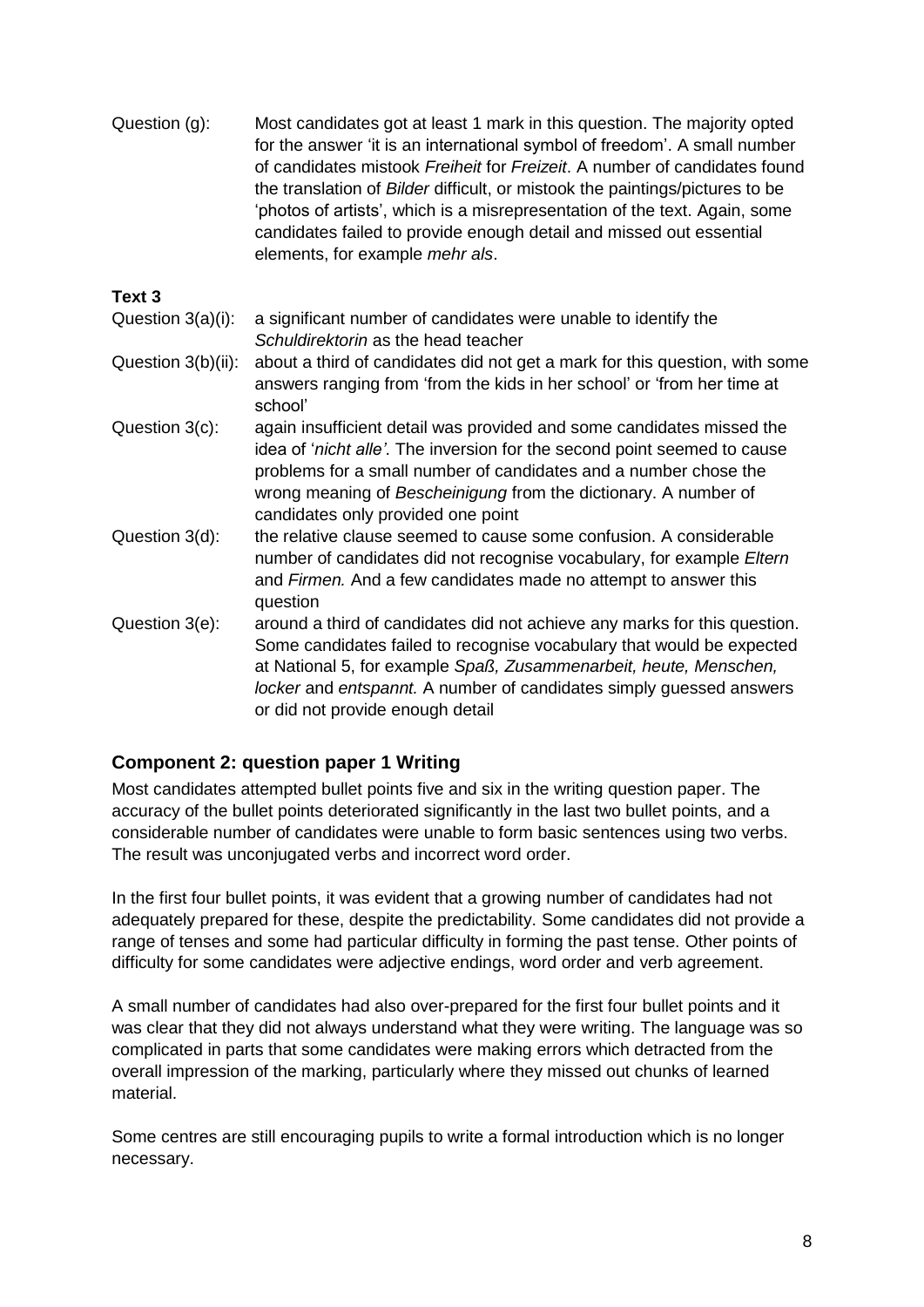In bullet point two, a number of candidates are writing about how they hate school and which subjects they dislike. It may be worth remembering the context of the writing is a job application. Teachers may wish consider making this clear to candidates when preparing for the writing.

In bullet point three, a small number of candidates were still writing about free-time activities with no mention of skills and qualities. Free-time activities are often mentioned without any relevance to the job, for example going to the cinema and their favourite types of films. It is important to remember that the bullet point is looking for information on skills and/or interests which make them right for the job.

In bullet point six, some candidates made tenuous links to future plans, despite the bullet point asking specifically for career/job plans for the future.

Overall, the quality of the writing question paper deteriorated this year, with fewer candidates gaining full marks in the paper. A growing number of candidates achieved a mark of 8 or 12.

### **Component 3: question paper 2 Listening**

#### **Item 1: monologue**

- Question 1(c): a number of candidates were unable to break down the compound noun *Arbeitschancen*
- Question 1(d)(i): this question was simplified in the marking instruction as a considerable number of candidates were unable to provide enough detailed information. Many candidates missed out *in der Stadtmitte*
- Question 1(d)(ii): a number of candidates were unable to recognise the past tense of *lesen* and *singen.* Again, candidates were not providing enough detail in their answers, for example 'she read books' or 'she sang songs'. A number of candidates chose the information 'she worked from 9–12' which did not answer the question

#### **Item 2: dialogue**

- Question 2(b)(i): most candidates were thrown by *nein* at the beginning of the playing and opted for 'that he did not earn enough'
- Question 2(b)(ii): most candidates were unable to recognise the word *gefährlich* or the near-cognate *Risiko*
- Question 2(c): some candidates did not provide enough detail in their answers and missed out adjectives or qualifiers. A significant number of candidates though *höflich* was helpful
- Question 2(g): some candidates were unable to identify that he wanted to have kids. Many opted for 'to see his kids', despite the verb being *haben*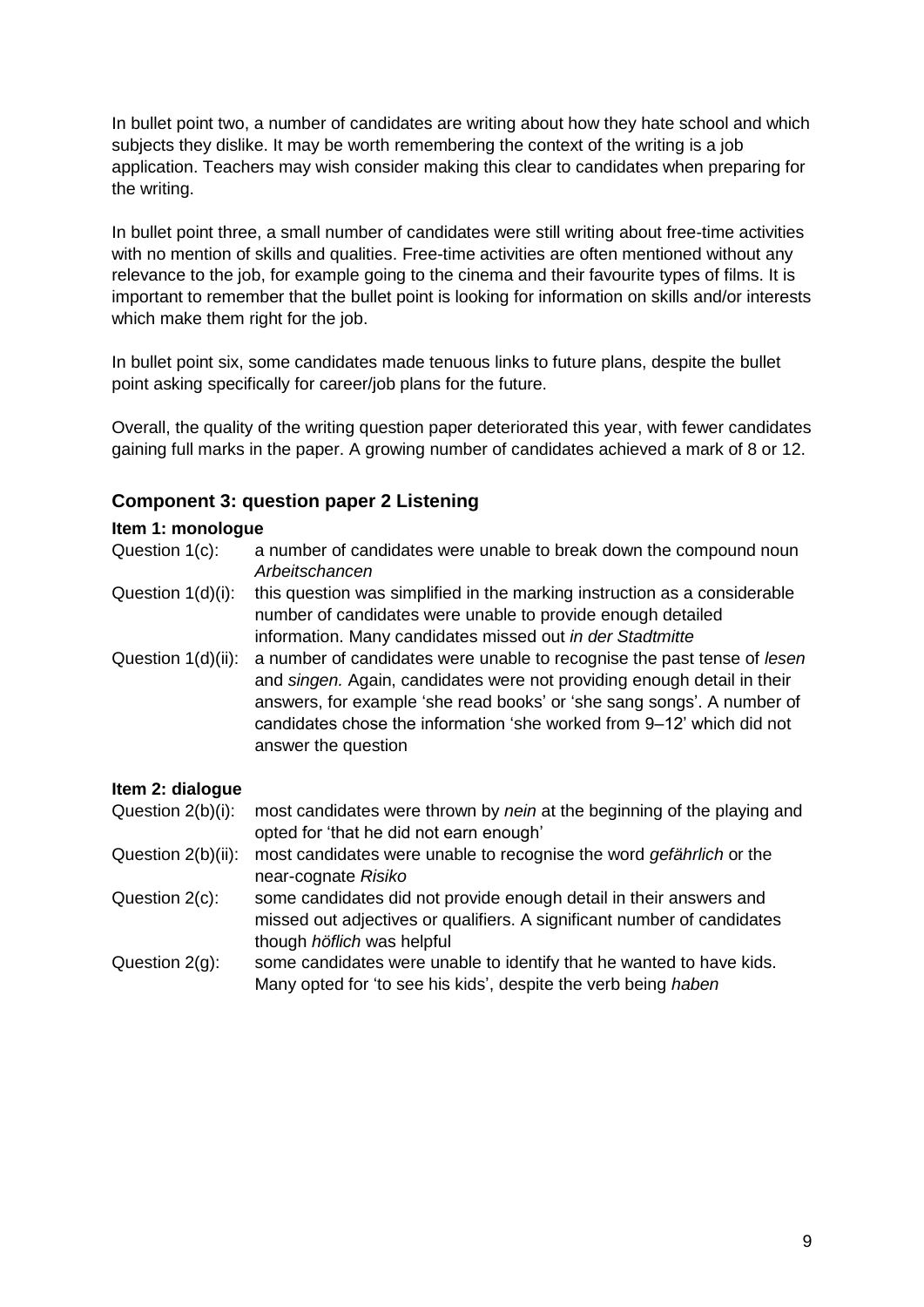### **Component 4: assignment–writing**

The assignment–writing allows candidates to write in-depth about one topic. A small number of centres had encouraged candidates to write about a range of topics which did not allow candidates to provide sufficient detail about a particular topic.

A number of candidates did not provide a title, provided a title in English, or provided a title that was not appropriate for the text that they had written, for example 'Holidays' or 'German writing 2<sup>nd</sup> draft'.

In the topic of family, it is advised that candidates move away from providing the names, ages and physical descriptions of family members as the language used is often too basic for National 5 and is often very repetitive.

A number of candidates had chosen a film study as part of their assignment–writing. Sometimes these were unsuccessful, as the language required to write about such complex ideas was far beyond the ability of the candidates.

Some candidates wrote well below the 120 word minimum, and some texts were written as single paragraphs. For a number of candidates, handwriting was particularly poor which made marking some texts challenging.

A number of texts were basic and very repetitive. Basic grammatical concepts caused some candidates problems, for example capitalising nouns, verb endings, word order and basic inversion.

A very small number of centres had not followed the advice given in the Understanding Standard examples and the course support notes.

### **Component 5: performance–talking**

In the presentation, a small number of candidates seemed to struggle with the complexity of the language of the topic they had chosen. In preparation for delivering the presentation, centres should provide advice to candidates as to what level of language they should be able to cope with and should ensure candidates understand their presentation. Topics for this part of the performance should be taken from Appendix 3: contexts, topic and topic development, in the *National 5 [Modern Languages Course Specification](https://www.sqa.org.uk/files_ccc/ModernLanguagesCourseSpecN5.pdf)* available on the Modern Languages subject page.

A few performances were significantly too long or too short and this affected candidates' performances. Centres are advised to refer to the information regarding the recommended length of time the presentation and conversation should last, so that candidates are able to demonstrate their ability to meet the demands of National 5, as provided in the *Modern Languages Performance–talking Assessment Task*.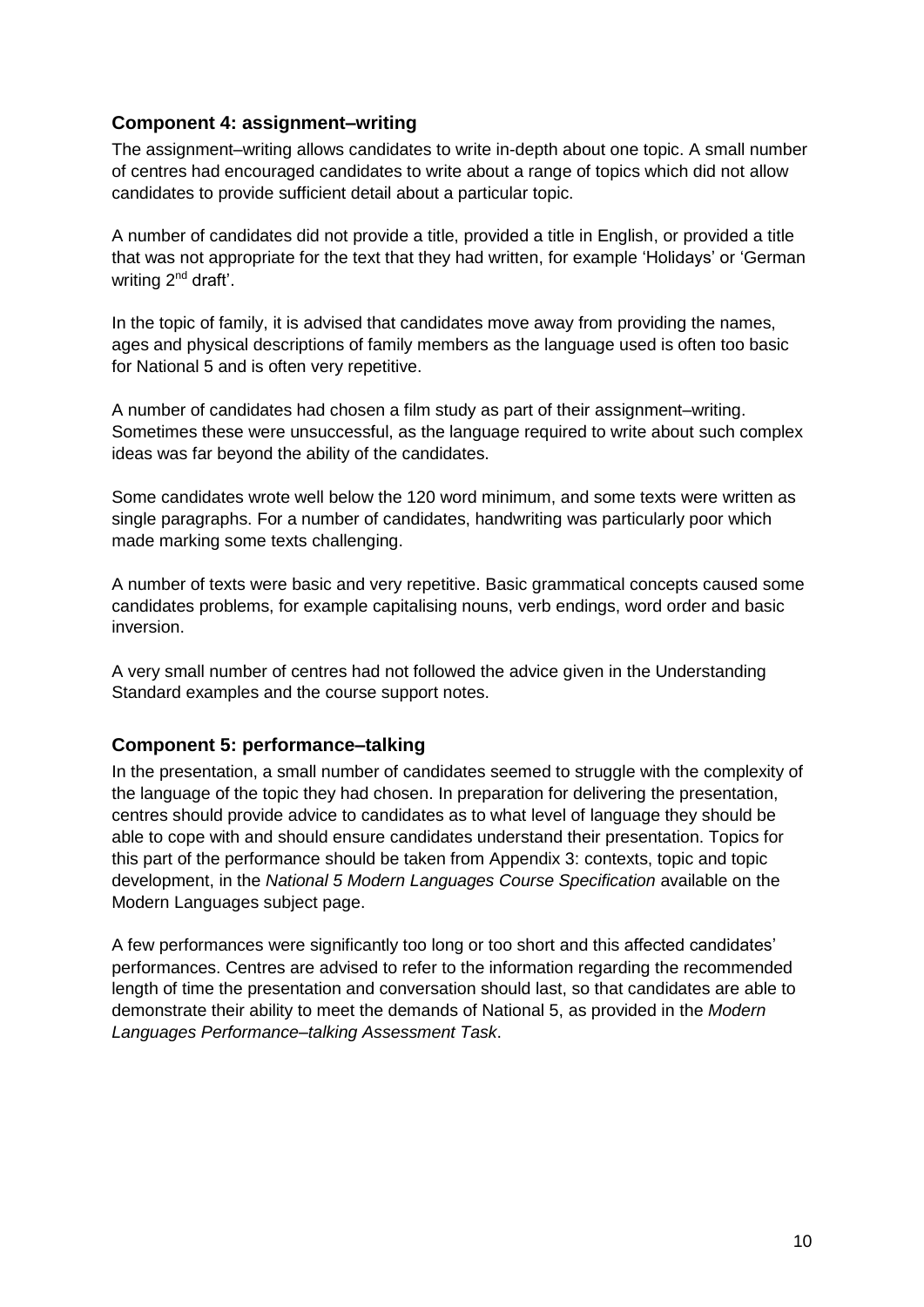## **Section 3: advice for the preparation of future candidates**

### **Component 1: question paper 1 Reading**

Some candidates did not provide sufficient detail to gain the marks on offer. Candidates should be guided by the marks awarded for each question and should provide as much detail as they have understood. It is important to note that it is rare for a single-word answer to be sufficient detail at National 5. It may be worth advising candidates to look at what comes before and what comes after, to ensure that all the necessary detail is included.

Centres should encourage dictionary-skill practice to allow candidates to select the most appropriate translations in the context of the text. It is also important that candidate responses answer the question being asked. It may be worthwhile reminding candidates that the information comes in a chronological order and the questions include hooks to support the candidate throughout the text.

Candidates should be familiar with a range of grammatical structures as outlined in Appendix 2: productive grammar grid, in the *National 5 Modern Languages Course Specification*. This should assist them in identifying the relationship between the words in the sentence, including the tense, and if there is more than one verb in the sentence. Comparative adjectives and composite nouns are common features at National 5. The tense of the question should give candidates a good idea of the tense they should be using.

Candidates should be discouraged from giving additional information that is not related to the text or the question, as this could negate any correct information and they could therefore lose the marks gained for correct information.

Candidates should be encouraged to read each question carefully and highlight or underline keywords to help them find the correct answer in the text. They should also be encouraged to write in bullet points containing the relevant information. It may be useful to encourage candidates to read the question and their answer at the end of the paper to ensure that the question has been answered, and that what they have written in English makes sense.

### **Component 2: question paper 1 Writing**

It should be made clear to candidates that no formal introduction or conclusion is required, as many candidates struggled to learn these accurately.

Candidates should be advised that for bullet point three, the information should be relevant to the job. A number of candidates had written about their free-time but not mentioned any skills. It is important to remember the context of the paper, in this case that it is a job application.

In bullet point four, some candidates chose to write in the present tense, which limited the range of tenses in the piece overall. Candidates should try to showcase a range of tense accurately to achieve the best possible mark.

For the unpredictable bullet points, candidates should have the opportunity to practice a range of these, and it may be worthwhile looking to other languages for ideas.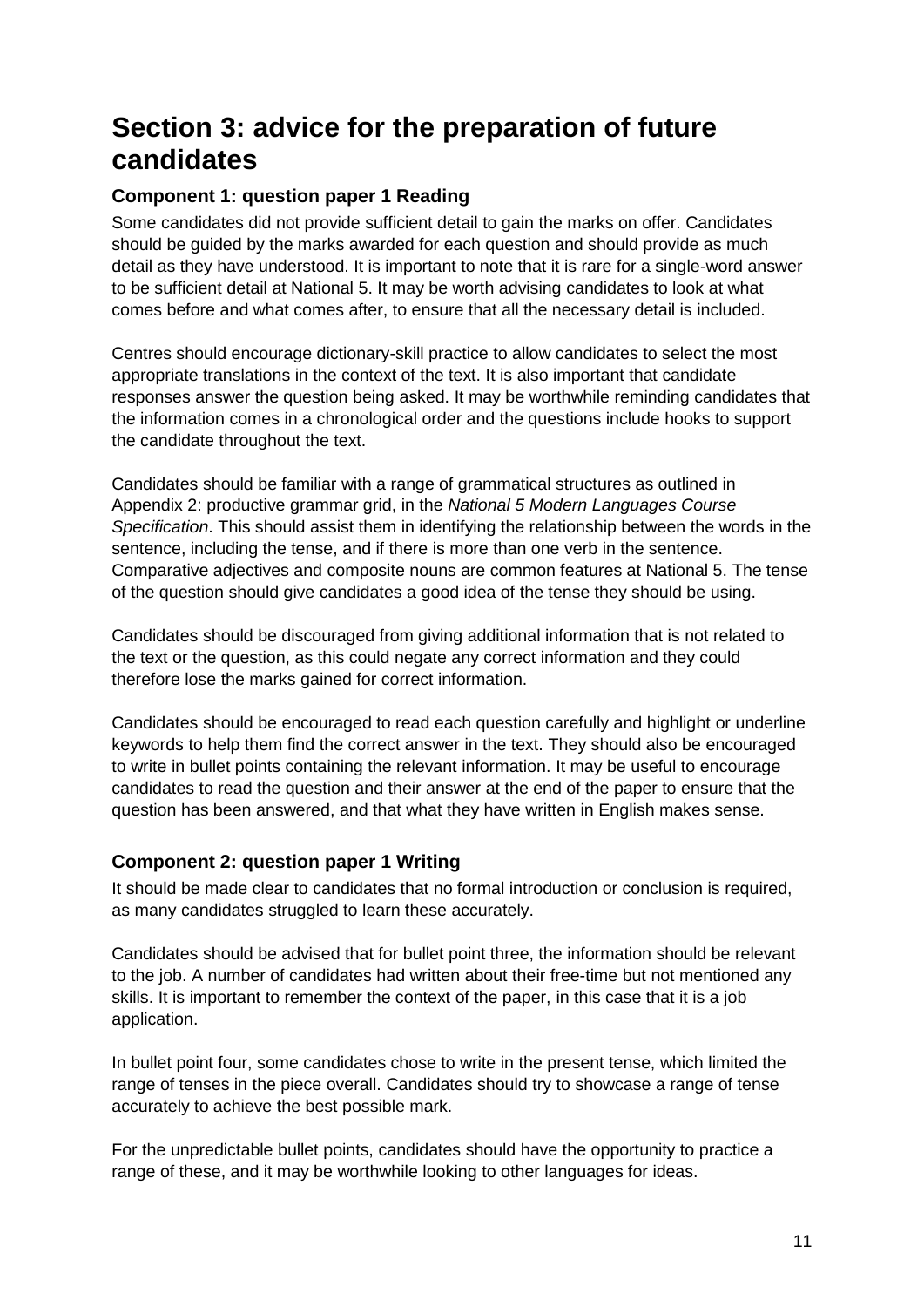It is important that candidates attempt all six bullet points to ensure that enough is written, as this can have an impact on their overall mark.

Candidates should check that they cover all bullet points, and use their dictionary to check the accuracy of what they have written. Centres should concentrate on a range of productive grammar skills, including how to form questions. Centres should also make candidates aware of the marking criteria so candidates know what is expected of them in this question paper.

### **Component 3: question paper 2 Listening**

In the listening question paper, candidates should be guided by the number of marks awarded for each question, to ensure that sufficient detail is provided. It is important to note that it is rare for a single-word answer to be of sufficient detail at National 5, for example a country on its own would not be sufficient detail. In relation to the 2018 paper, candidates should revisit some basic vocabulary, for example countries, numbers, weather expressions, question words to ensure they provide sufficient detail.

It is also vital that candidates read the introductions and are aware of the context.

Candidates should be discouraged from providing a range of alternative answers using oblique lines (/), as some candidates lost marks if it was not clear what their answer was, or if the two answers contradicted each other.

Candidates need to be careful to provide accurate answers. A small number of candidates negated the correct answer by providing additional information which was incorrect.

Candidates should read the questions carefully; highlighting key words that can help them structure the text. Centres should also encourage candidates to write in bullet points and to score out any notes with a single line. Some candidates took extensive notes and this practice should be encouraged through continued practice in class. Notes should be kept to the side of the paper. Some candidates drew a line down the middle of the paper, which made it more difficult for markers to find the correct answers.

Candidates hear both the monologue and the dialogue three times, and should be encouraged to use the third time to check the accuracy of what they have written.

### **Component 4: assignment–writing**

Candidates should be encouraged to write about a single topic or context. This will allow them to provide more detailed information. Candidates should be discouraged from writing about a range of topics or including information that is not relevant to the topic.

It is important that all candidates choose an appropriate title for their text and this should be written in German. They should only choose one context for their piece of writing. Candidates should also be encouraged to structure their texts with a clear introduction and conclusion, and use conjunctions and linking phrases to structure their writing. It would also be useful if candidates provided a word count at the end of their texts.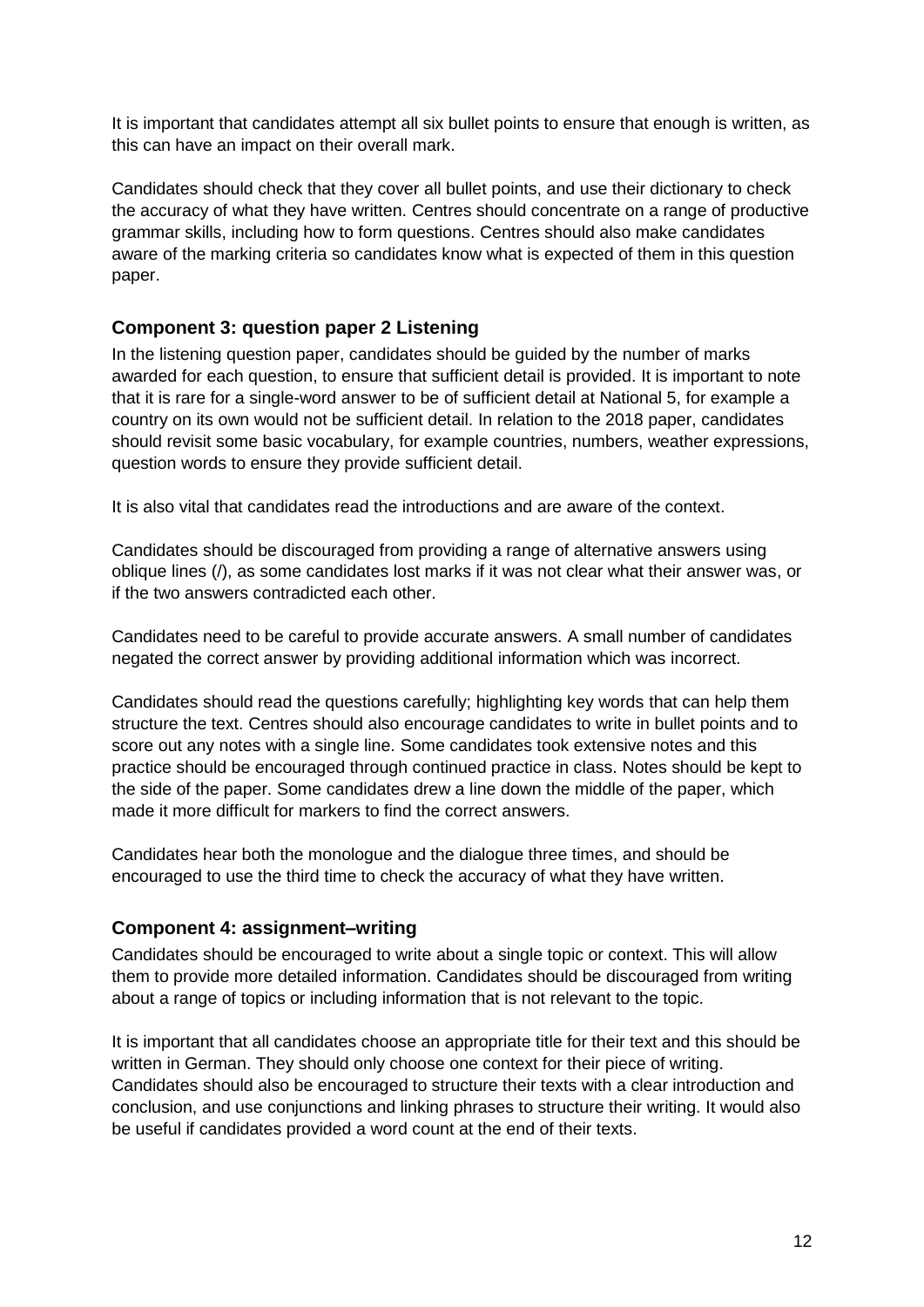Candidates should also be guided away from choosing a topic that is beyond their linguistic capabilities. If the candidate opts to do a film study, then it would be appropriate to focus on, for example the portrayal of a character, how others see him or her. They may mention the main themes and whether or not they enjoyed the film. It is advised to steer away from complex analyses, which is generally beyond the ability of National 5 candidates.

Candidates should also avoid listing or repetitive language. As already mentioned, candidates should move beyond providing names, ages and physical descriptions when talking about family and friends or listing what they eat every day.

Candidates should be encouraged to look at the productive grammar grid and ensure that they cover a range of vocabulary and grammatical structures.

At National 5, candidates are expected to use detailed language and give opinions and reasons. Candidates should be made aware of the marking criteria so they know what is expected of them in the assignment–writing. Candidates should be encouraged to use a range of tenses (where appropriate) and include examples of inversion and subordinate clauses.

#### **Component 5: performance–talking**

Care must be taken to provide candidates with every opportunity for personalisation and choice, especially where there are large numbers of candidates, or where candidates are being taught in bi-level groups.

In terms of the recommended duration of the performance–talking, centres are advised to refer to the *National 5 Modern Languages Course Specification*.

Interlocutors should ask questions in the conversation which follow on naturally from the presentation topic chosen by candidates, as recommended in the course specification. Making a natural link between the topic chosen by the candidate for their presentation, and the beginning of the conversation is good practice. Interlocutors should ensure they do not start the conversation with a question unrelated to the presentation, as this does not aid the natural flow of the conversation.

Referring to other topics in the course of the conversation allows for personalisation and choice. Interlocutors should move on naturally to other topics thereby allowing the candidates to demonstrate a variety of language. Interlocutors should ensure they do not ask questions which lead to candidates repeating parts of their presentation in their answers. Interlocutors should therefore try to avoid asking questions about items that candidates have already addressed in the presentation.

Centres should ensure they are not overly prescriptive in preparing candidates for the conversation. Conversations should be as spontaneous as possible for the level assessed. It is recommended that centres ask a range of questions adapted to the responses of each candidate, rather than asking the same questions to all candidates. A wider variety of questions in the conversation can aid candidates to develop strategies to cope with the unexpected.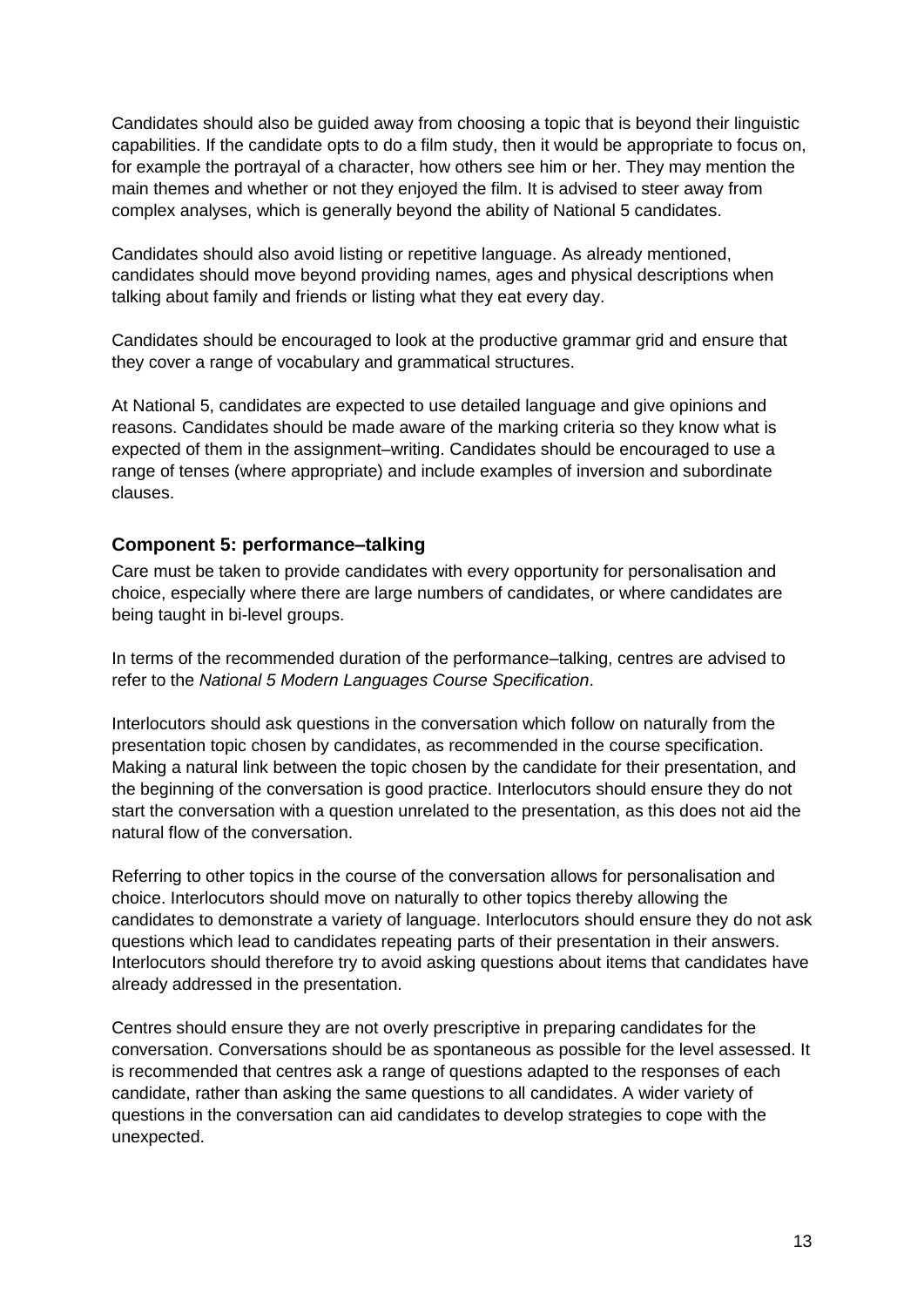## **Grade boundary and statistical information:**

## **Statistical information: update on courses**

| Number of resulted entries in 2017 | 1899 |  |
|------------------------------------|------|--|
|                                    |      |  |
| Number of resulted entries in 2018 | 1859 |  |

### **Statistical information: performance of candidates**

### **Distribution of course awards including grade boundaries**

| Distribution of course<br>awards | Percentage | Cumulative<br>$\frac{0}{0}$ | Number of candidates | Lowest<br>mark           |
|----------------------------------|------------|-----------------------------|----------------------|--------------------------|
| Maximum mark                     |            |                             |                      |                          |
| A                                | 52.6%      | 52.6%                       | 978                  | 86                       |
| B                                | 20.6%      | 73.2%                       | 383                  | 74                       |
| C                                | 14.0%      | 87.3%                       | 261                  | 62                       |
| D                                | 9.1%       | 96.3%                       | 169                  | 50                       |
| No award                         | 3.7%       | -                           | 68                   | $\overline{\phantom{0}}$ |